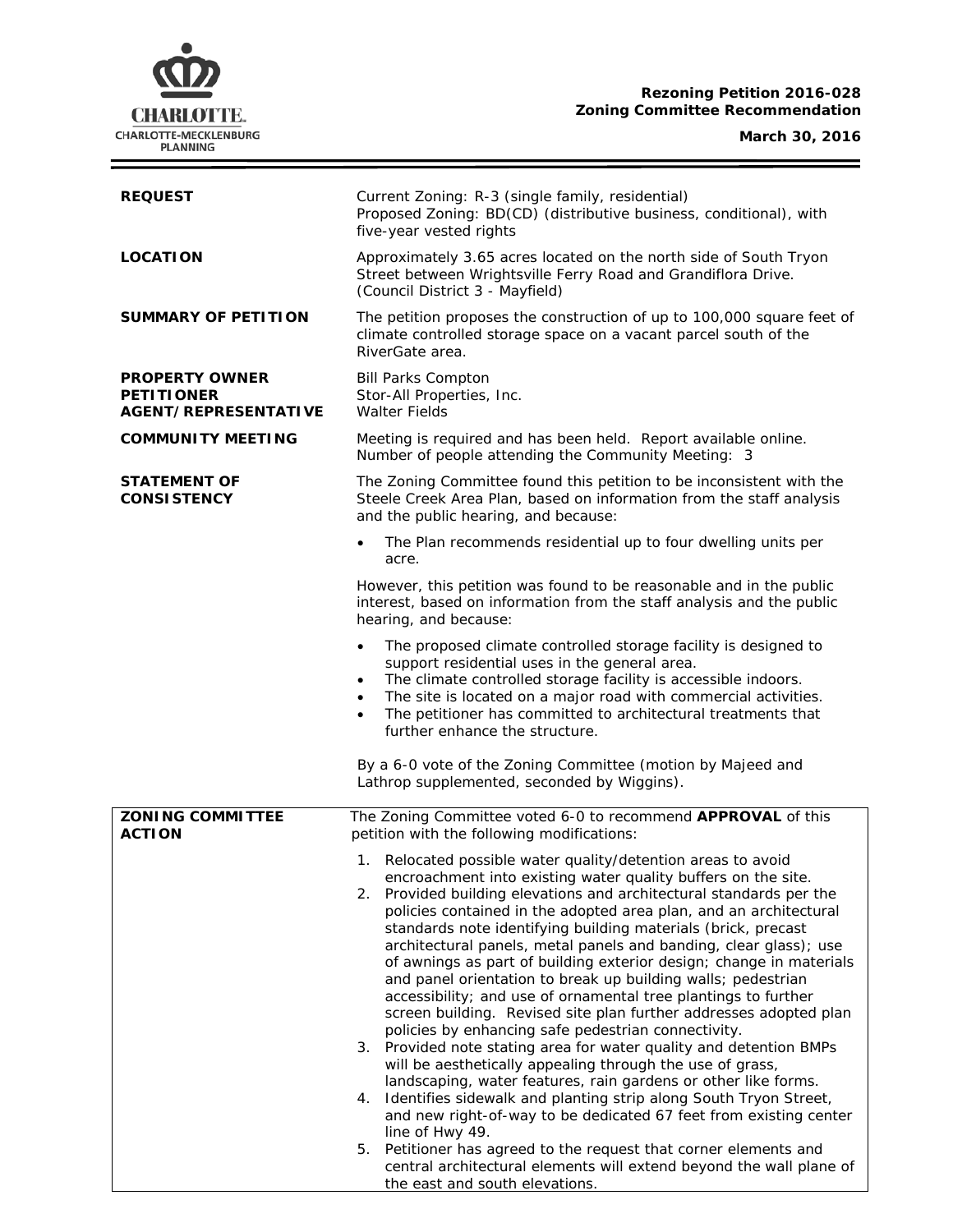|                                              | 6. Petitioner has agreed to design building so architectural panels will<br>be recessed from the wall plane and vertical elements on the east<br>and south elevations to vary the horizontal and vertical plane of<br>the building.<br>7. Per the request of the petitioner, and as agreed by the Committee,<br>the columns will be extended out                                                                                                                                                                                                                                                                                                                                                                                                                |
|----------------------------------------------|-----------------------------------------------------------------------------------------------------------------------------------------------------------------------------------------------------------------------------------------------------------------------------------------------------------------------------------------------------------------------------------------------------------------------------------------------------------------------------------------------------------------------------------------------------------------------------------------------------------------------------------------------------------------------------------------------------------------------------------------------------------------|
| VOTE                                         | Motion/Second:<br>Wiggins / Sullivan<br>Yeas:<br>Dodson, Eschert, Lathrop, Majeed, Sullivan, and<br>Wiggins<br>None<br>Nays:<br>Absent:<br>Labovitz<br>Recused:<br>None                                                                                                                                                                                                                                                                                                                                                                                                                                                                                                                                                                                         |
| <b>ZONING COMMITTEE</b><br><b>DISCUSSION</b> | Staff presented this item to the Committee, stating that new<br>outstanding issues were due to submittal of the revised site plan. Staff<br>indicated that the petitioner agreed to address the outstanding issues.                                                                                                                                                                                                                                                                                                                                                                                                                                                                                                                                             |
|                                              | A Committee member asked if the petitioner had agreed to the item<br>pertaining to recessing of the architectural panels, and staff responded<br>yes. A Committee member inquired about the uses in the general<br>area, and staff described the broad range of residential and<br>non-residential uses in the area. Some Committee members discussed<br>the configuration and location of the lot, and the convenience of an<br>(indoor) self-storage facility in an area where there exists a great deal<br>of residential developments.                                                                                                                                                                                                                      |
|                                              | A Committee member also mentioned the number of self-storage<br>facility requests being received by the City, and pondered reuse of such<br>big boxes for uses such as an office. Staff noted that request is<br>inconsistent with the adopted Plan and that staff does not support this<br>proposed project.                                                                                                                                                                                                                                                                                                                                                                                                                                                   |
| <b>STAFF OPINION</b>                         | Staff disagrees with the recommendation of the Zoning Committee for<br>the following reasons:                                                                                                                                                                                                                                                                                                                                                                                                                                                                                                                                                                                                                                                                   |
|                                              | The proposed climate controlled storage facility is inconsistent with<br>$\bullet$<br>the recommended residential land use for the site.<br>The proposed use will be located on a site at an entrance to a<br>$\bullet$<br>future residential neighborhood, and also surrounded by residential<br>development.<br>The climate controlled storage is out of character with the<br>$\bullet$<br>surrounding residential development which primarily consists of<br>single family detached homes, apartments, and an assisted living<br>facility.<br>The proposal does not meet a number of Area Plan design policies<br>$\bullet$<br>that address building transparency, pedestrian access and<br>connections, building massing and residential design character. |

#### **FINAL STAFF ANALYSIS (Pre-Hearing Analysis online at [www.rezoning.org\)](http://www.rezoning.org/)**

# **PLANNING STAFF REVIEW**

# • **Proposed Request Details**

- The site plan accompanying this petition contains the following provisions:
- Allows up to 100,000 square feet of climate controlled, enclosed storage facility.
- Limits building height to two stories.
- Proposes a new public street providing access for the proposed climate control, enclosed storage facility. This street will also provide a connection from South Tryon Street to the proposed townhouse community north of the site (rezoning petition 2016-025).
- Proposes an alternate plan showing that in the event the townhouse community is not approved, access to the climate controlled storage facility will be provided via a private drive connecting to South Tryon Street.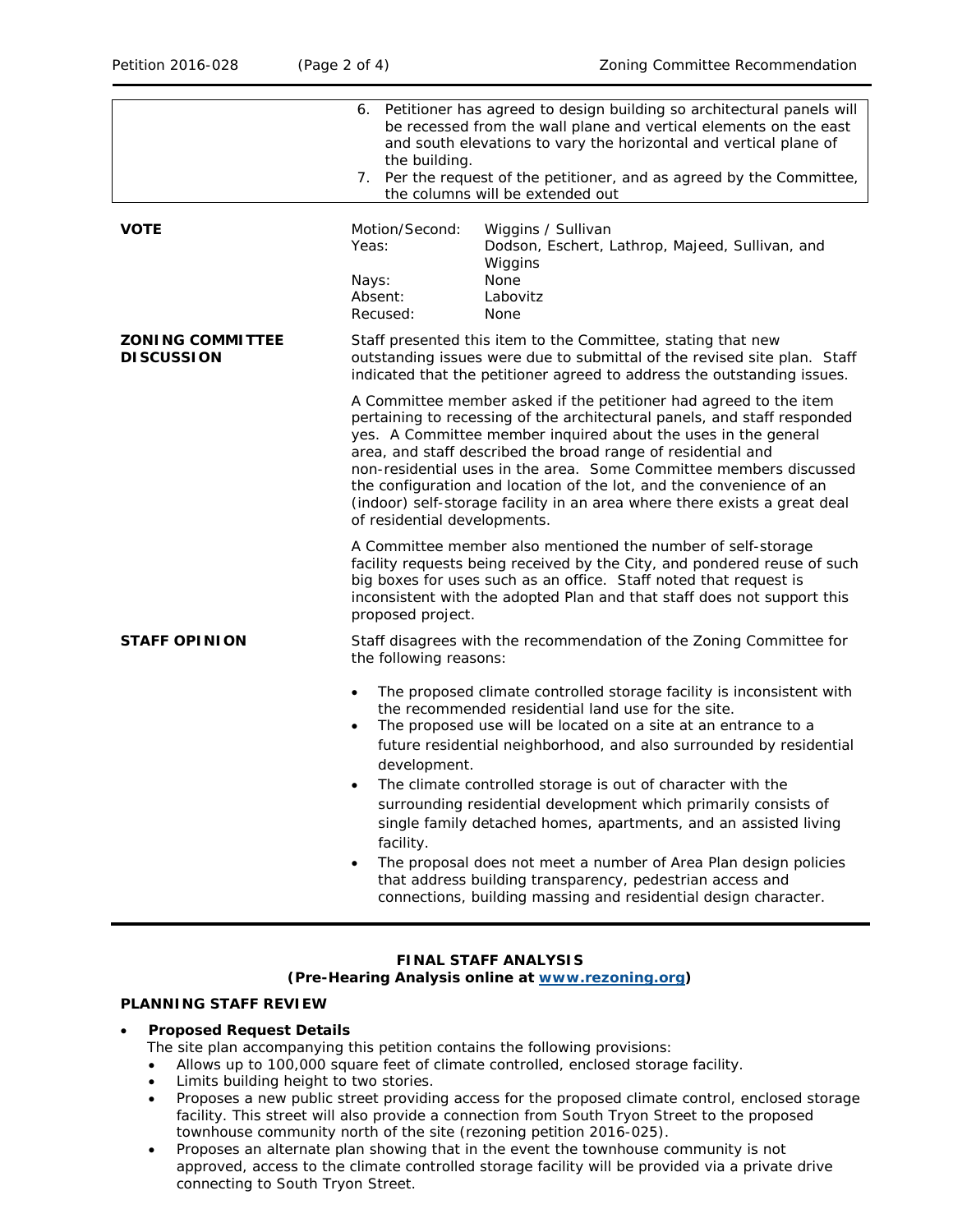- Provides internal pedestrian and vehicular circulation via private drive and limited sidewalks that connect parking areas with proposed internal public streets, South Tryon Street, and associated sidewalks.
- Identifies possible water quality detention areas and tree save areas, with variations in location between alternate plans.
- Provides building elevations and architectural standards per the policies contained in the adopted area plan, and an architectural standards note identifying building materials (brick, precast architectural panels, metal panels and banding, clear glass); use of awnings as part of building exterior design; change in materials and panel orientation to break up building walls; pedestrian accessibility; and, use of ornamental tree plantings to further screen building.
- Site plan further addresses adopted plan policies by enhancing safe pedestrian connectivity via sidewalks connecting the building to parking areas, and new sidewalks along proposed streets and along South Tryon Street..
- Provides note stating area for water quality and detention BMPs will be aesthetically appealing through the use of grass, landscaping, water features, rain gardens or other like forms.
- Identifies a 35-foot SWIM, post construction buffer, and 30-foot stream buffer.
- Limits detached lighting installed on site to a maximum height of 20 feet.

### • **Public Plans and Policies**

- The *Steele Creek Area Plan* (2012) recommends residential up to four dwelling units per acre for this site, as well as the properties to the north and south of this site.
- The following Steele Creek Area Plan (2012) Non-Residential Design Policies are particularly applicable to this proposal:
	- 17A- Design buildings with transparent openings;
	- 17B- Establish entrances with pedestrian interest;
	- 17H- Locate dumpsters and service areas away from residential areas;
	- 17J- Vary horizontal and vertical plan of elevations;
	- 17J- Break down the mass of the building;
	- 17K- Blend the scale and height of development with respect to single family homes;
	- 19A- Create an interconnected sidewalk system;
	- 19G- Provide safe pedestrian circulation; and
	- 19J- Design access from surrounding neighborhood so that the appearance is residential in character.

# • **TRANSPORTATION CONSIDERATIONS**

The site will be accessed by a proposed road connecting the site to South Tryon Street. The primary transportation goal for this site is to ensure the future expansion of South Tryon Street from four to six lanes with protected bike lanes. This petition will not significantly increase the traffic on the site compared to what can be built under the existing zoning.

### • **Vehicle Trip Generation:**

Current Zoning: 150 trips per day (based on 12 single family dwelling units). Proposed Zoning: 250 trips per day (based on 100,000 square feet of self-storage uses).

### **DEPARTMENT COMMENTS** (see full department reports online)

- **Charlotte Area Transit System:** No issues.
- **Charlotte Department of Neighborhood & Business Services:** No issues.
- **Charlotte Fire Department:** No comments received.
- **Charlotte-Mecklenburg Schools:** No comments received.
- **Charlotte-Mecklenburg Storm Water Services:** None.
- **Charlotte Water:** See Advisory Comments, Note 2.
- **Engineering and Property Management:** See Advisory Comments, Note 3.
- **Mecklenburg County Land Use and Environmental Services Agency:** No comments received.
- **Mecklenburg County Parks and Recreation Department:** No issues.

### **OUTSTANDING ISSUES**

Land Use

1. The proposed use is inconsistent with the Steele Creek Area Plan recommendation for residential